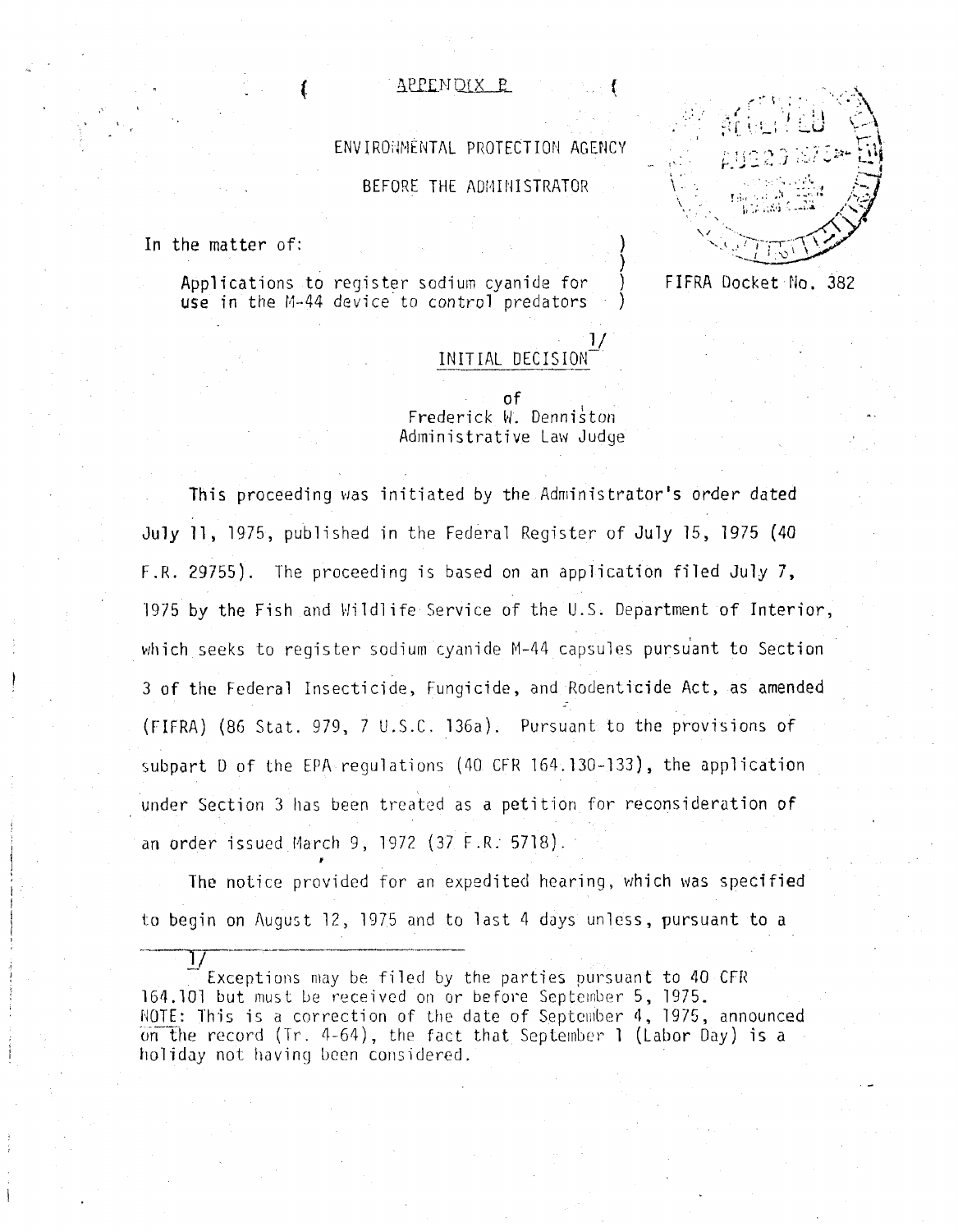recommendation of the presiding officer, it was further extended for an additional three days. The parties were allowed 4 days from the close of the hearing to file proposed findings and briefs. The presiding officer was allowed 6 days thereafter for the issuance of his initial decision, to which the parties could file exceptions 4 days *?J*  thereafter. Finally, it was provided that the Administrator's final order would be issued 21 days following the hearing, or 7 days after the filing of the exceptions. Saturdays, Sundays, and holidays were to be.excluded from the foregoing count.

A prehearing conference was held on July 30, 1975 as a result of which Special Rules for the conduct of the proceedings were discussed, and were included in a Report of First Prehearing Conference issued July 31, 1975 (40 F.R. 33059). A second prehearing conference was held on August 7, 1975, at which some supplemental rules were adopted (Report of Second Prehearing Conference, August ll, 1975).

As permitted *by* the initiating order, certain interests filed applications which parallel that of the Fish and Wildlife Service, and by a second order, dafed August 8, 1975, the following applications were, in effect, incorporated into this proceeding (40 r.R. 34455, August 15, 1975):

> Montana Department of Livestock Wyoming Department of Agriculture

····----27--------·-···~-----

In the original notice, the exceptions were inadvertently referred to as "a reply brief."

- 2 ..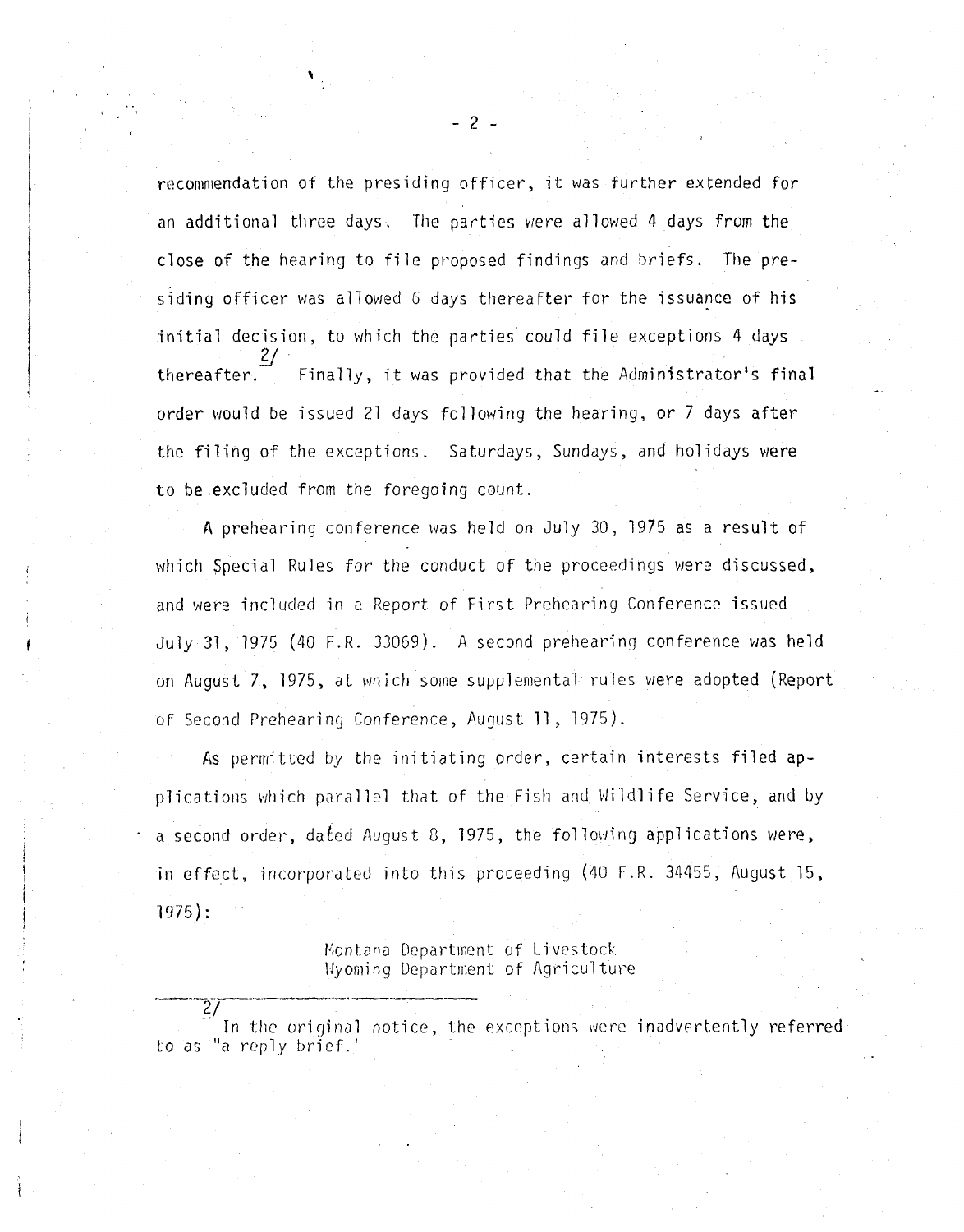Colorado Department of Agriculture Oregon Department of Agriculture Nevada State Department of Agriculture Texas Department of Agriculture M-44 Safety Predator Control Company, Midland, Texas

Also, as allowed by the order, the following interventions occurred:

#### Interventions in support of application:

Wyoming Montana Navajo Nation National Turkey Federation American Hational Cattlemen's Association National Wool Growers' Association

## Interventions in opposition to application:

Environmental Defense Fund Defenders of Wildlife Friends of the Earth National Audubon Society Natural Resources Defense Council National Wildlife Federation Sierra Club Oregon Environmental Council Animal Protection Institute Wildlife Management Institute Humane Society of the United States

Amicus, Curiae: As further provided by the initiating order,

persons desiring to file briefs without becoming parties were permitted to do so and such amicus briefs were filed by the following:

> American Farm Bureau Federation Texas Department of Agriculture California Department of Food and Agriculture

The precise status of the Council is not clear as notwithstanding intervention in opposition has been entered, the Council, by letter dated June 19, 1975, to the Assistant Director of the State Department of Agriculture, has indicated approval.

 $\frac{3}{2}$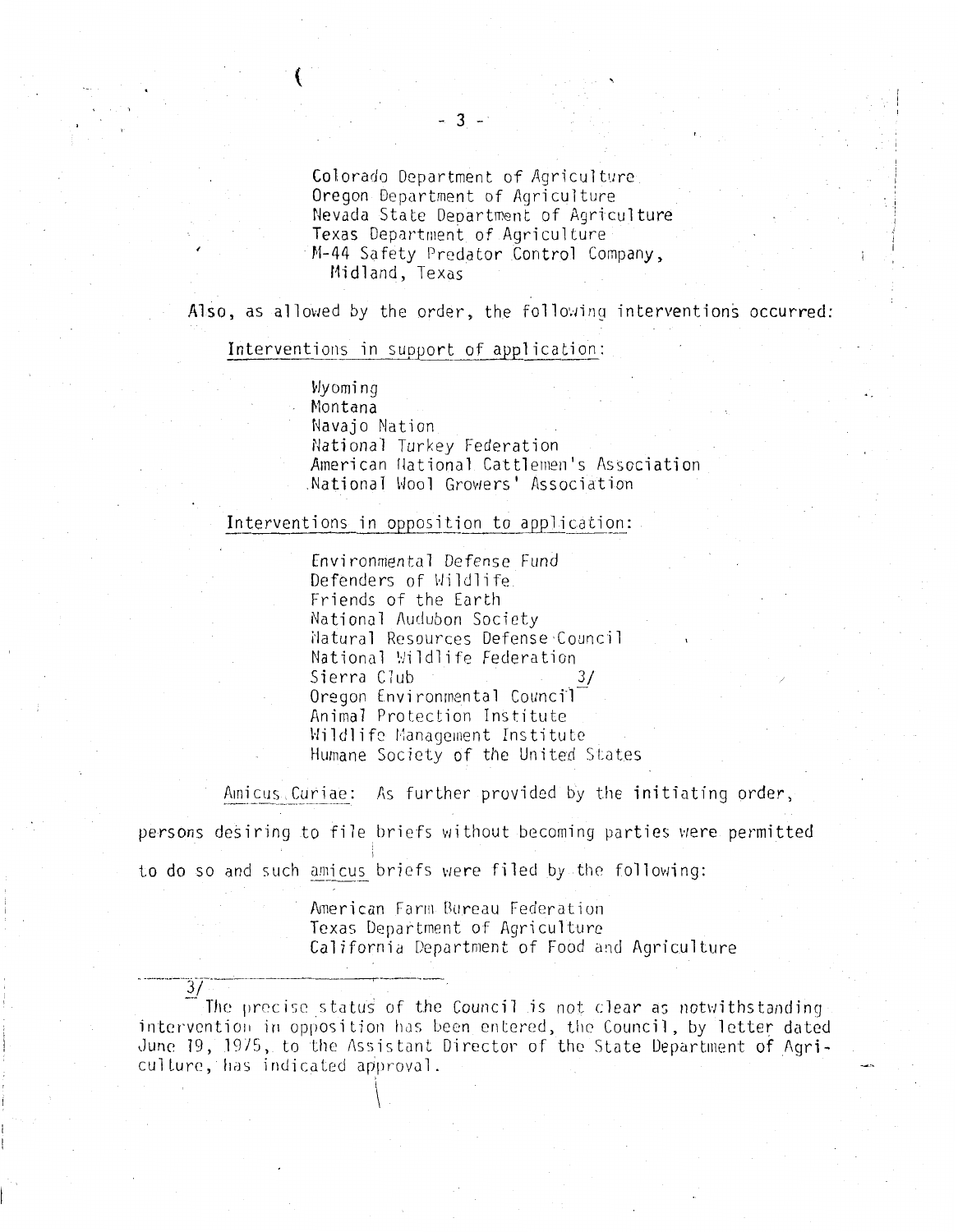Montana Wool Growers' Association Montana Stockgrowers' Association Congressman H. R. Poage Texas and Southwestern Cattle Raisers Association

## HISTORY OF PROCEEDING

On March 9, 1972, the Administrator issued a notice of suspension of the registration of certain products containing sodium fluoroacetate (1080), strychnine, and sodium cyanide. That document was published in the Federal Register of March 18, 1972 (37 F.R. 5718). The document referred to a report prepared under the aegis of the Secretary of Interior by a committee of which Dr. Stanley Cain, Director, Institute for Environmental Quality and Professor of Botany and Conservation at the University of Michigan, was chairman. The text of that order and  $\,$ the accompanying findings of fact are incorporated herein by reference. The order cancelled and suspended all uses of sodium cyanide and the other chemicals mentioned.

On January 10, 1974, EPA issued a notice that it would consider applications for the use of a so-called M-44 device and sodium cyanide ~ for coyote control (39 F.R. 2295, January 18, 1974). This was followed by an amendment to the EPA regulations dated January 29, 1974 and effective February 1, 1974 by which a new Section 162.19 was added to the Rules which provided for the filing of experimental use applications for the use of sodium cyanide in a spring-loaded ejector unit as a predator control.

- *4* -

'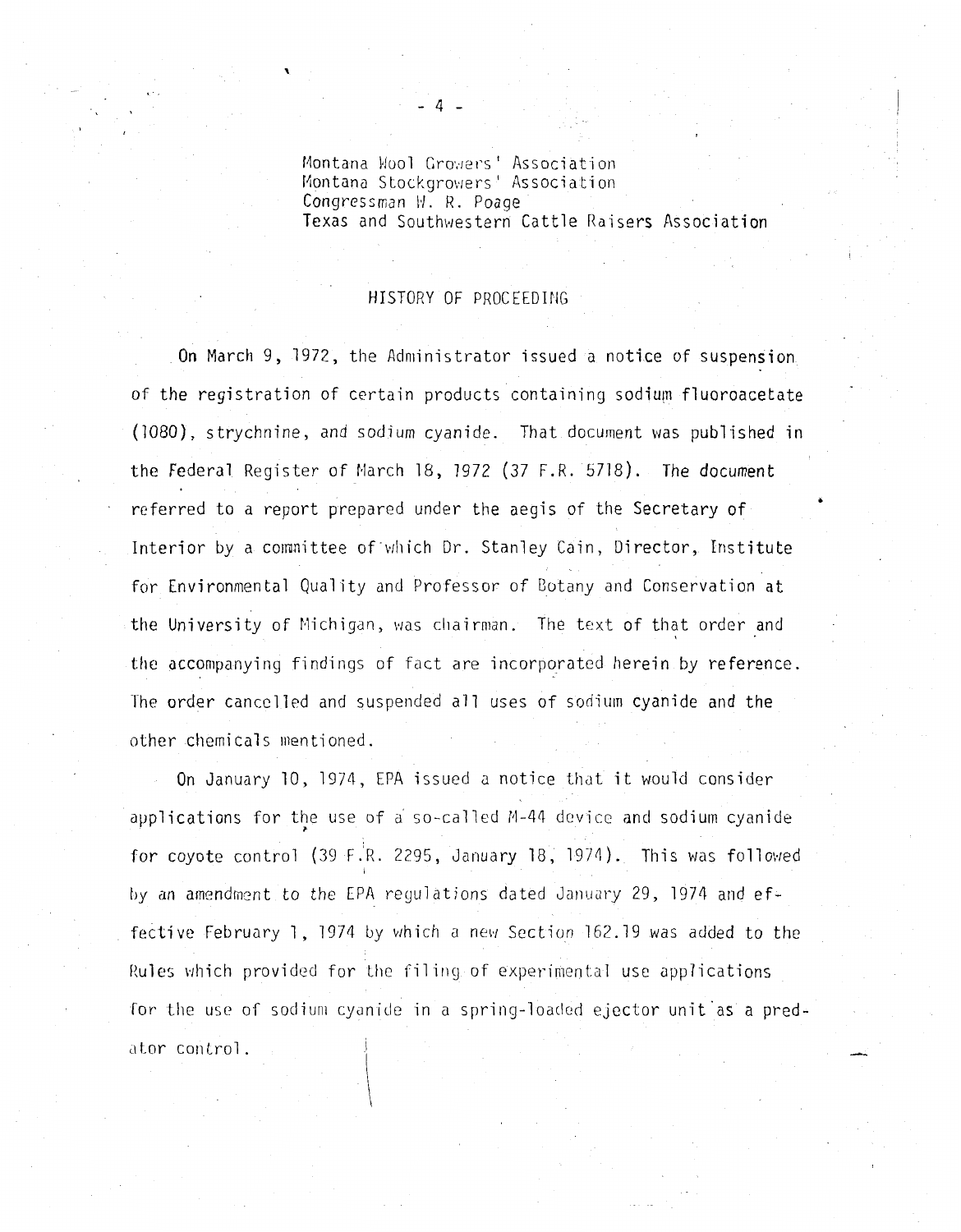Finally, on July 11, 1975, the Administrator issued the instant notice of hearing which commenced this proceeding. In that notice, it was recited that, pursuant to the foregoing regulations, experimental use permits had been issued as follows:

Texas Department of Agriculture

Montana Department of Agriculture

California Department of Food and Agriculture

Department of the Interior

South Dakota Department of Game, Fish, and Parks

Idaho State Department of Agriculture

Nebraska State Department of Agriculture

Kansas State University

Texas A & M

## **ISSUES**

The issues for determination in this proceeding are whether the following three items constitute substantial new evidence:

> 1. Four of the seven specific findings concerning sodium cyanide in the 1972 Order were directly related to the issue of human safety. Based on the data gathered in accordance with the applicant's experimental use permit, sodium cyanide when used in the M-44 has been shown to be significantly less hazardous to man than sodium cyanide when used in the explosive device for which it was registered at the time of the 1972 Order and which was known to cause injuries to humans.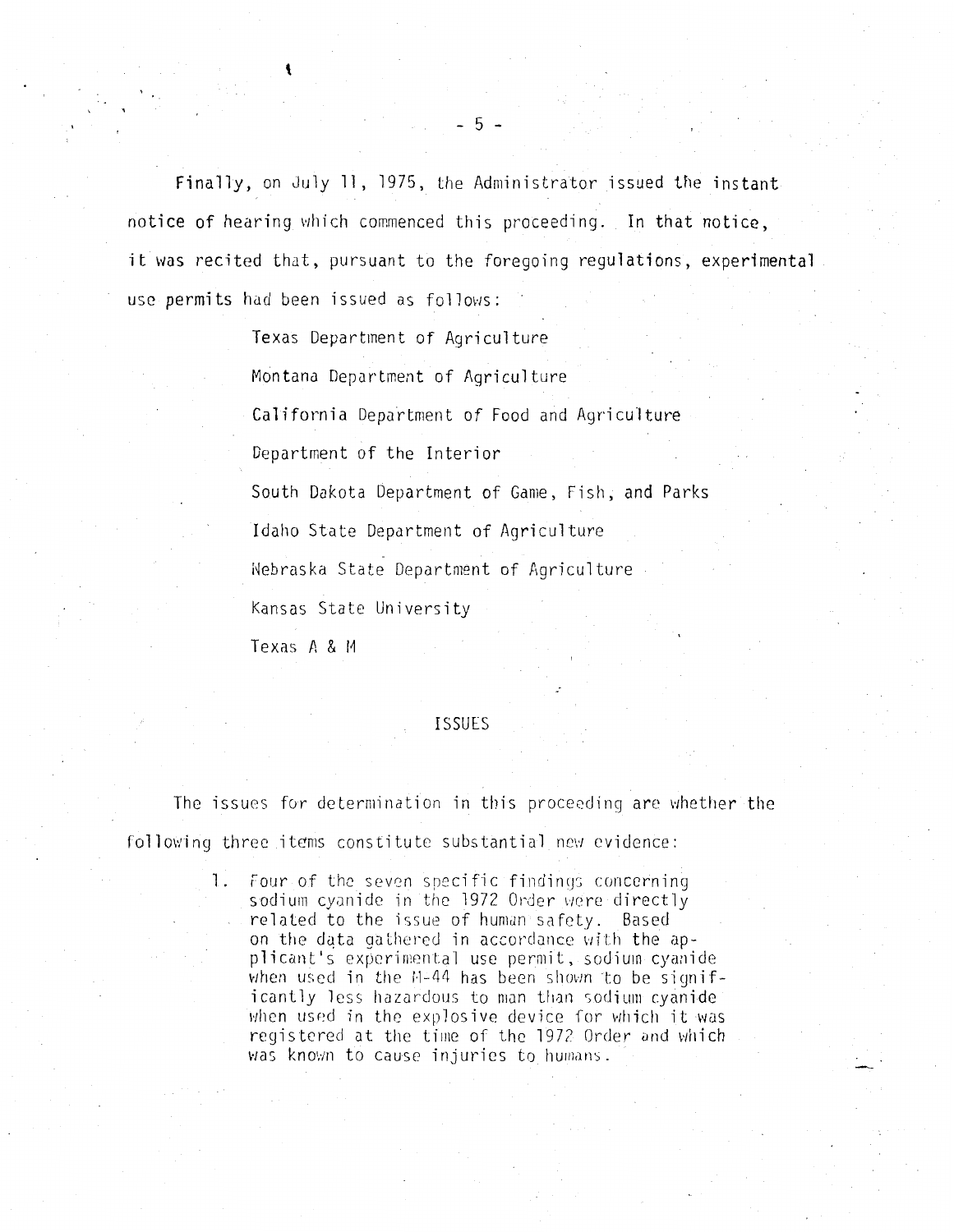- 2. Based on data derived from studies conducted subsequent to the 1972 Order and submitted by the aprlicant, use of sodium cyanide in the  $E-44$  device is more selective than use of the chemical in the explosive device and more selective than some other chemical and non-chemical predator control methods.
- 3. In view of the data submitted by the applicant with respect to significantly reduced hazards to humans and the greater selectivity of sodium cyanide when used in the  $N-44$ , it is likely that proposed restrictions that might be developed, could be adopted and followed as a matter of practice by trained personnel subject to the supervision or control of the applicant.

These are followed by the following, which have been numbered for

### convenience:

- 4. Finally, if the above facts are determined to exist and to constitute substantial new evidence, the hearing must also determine whether such facts require modification of the 1972 Order to permit the registration of sodium cyanide for use in the  $M-44$  to control predators in accordance with FIFRA.
- 5. The detenninution of these issues shall be made taking into account the human and environmental risks found by the Administrator in the 1972 Order and the cumulative effect of all past and present uses, including the requested use, and uses which may reasonably be anticipated as a result oF a modification of the 1972 Order.

Hearings were held on August  $12, 13, 14,$  and  $15, 1975$ , and it was not necessary to seek the three-day extension which was conditionally provided. While arrangements were made to extend the workday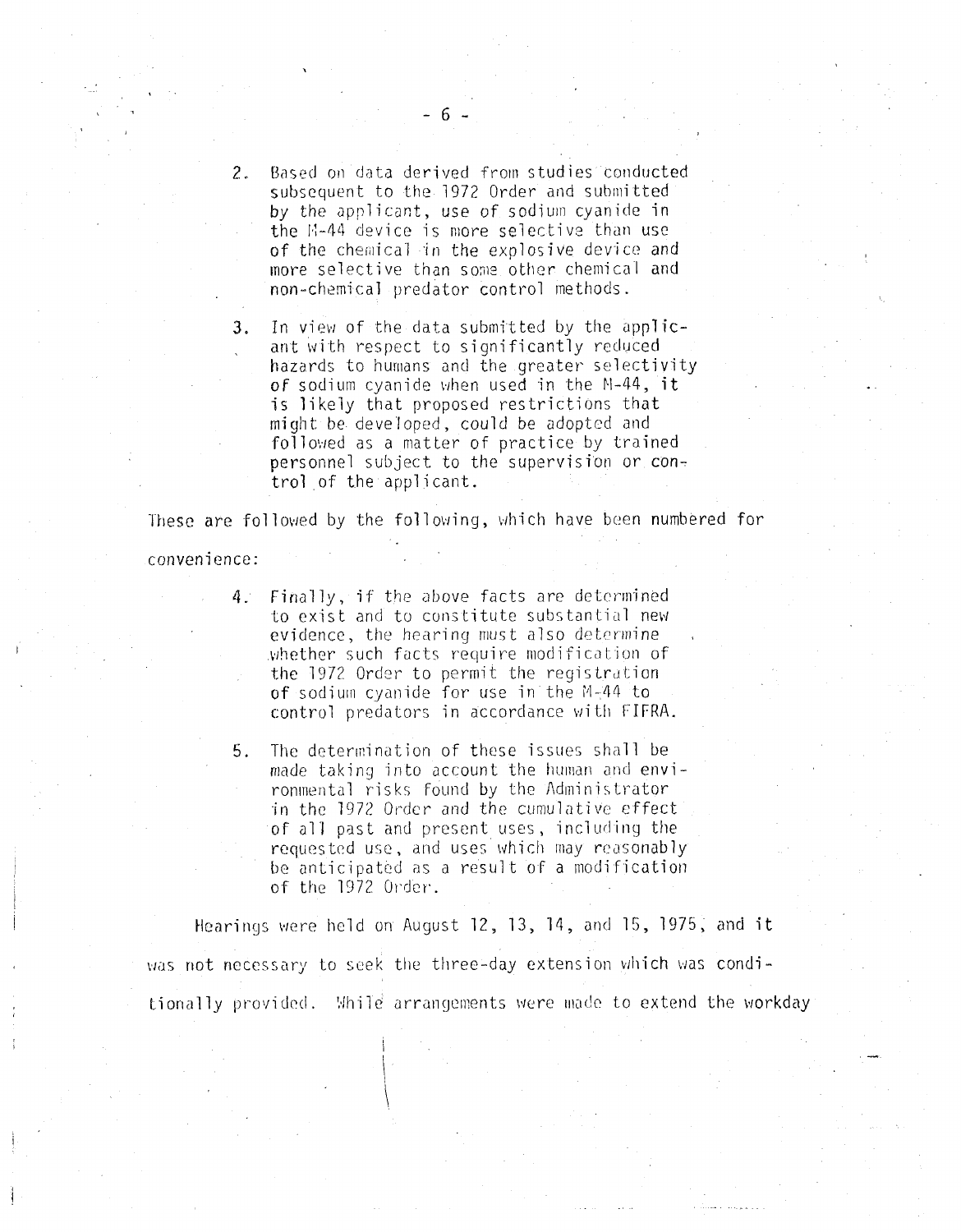for an additional hour on August 13, 14, and 15, the additional time was not required, and the hearing concluded prior to 11:00 o'clock on August 15, 1975. The following appearances of counsel were entered:

> David Fisher - Fish and Wildlife Service, U.S. Department of Interior,

- Glenn Davis and John H. Midlen, Jr. States of Wyoming and Montana,
- George S. Andrews Special Counsel, State of Wyoming,
- Arthur Lee Quinn and Jeffrey Petrash National Wool Growers' Association, American National Cattlemen's Association, National Turkey Federation, Navajo Nation,

Harold Burke, Assistant Attorney General - State of Oregon,

- Richard E. Gutting, Jr. Environmental Defense Fund, Defenders of Wildlife, Friends of the Earth, National Audubon Society, Natural Resources Defense Council, National Wildlife Federation, Oregon Environmental Council, Sierra Club, Animal Protection Institute, Wildlife Management Institute,
- Murdaugh Stuart Madden and Roger A. Kindler Humane Society of the United States,
- Ronald McCallum and Colburn T. Cherney U.S. Environmental Protection Agency.

Proposed Findings of Fact and Conclusions, and Briefs in support, have been filed by• Fish and Wildlife Service, Department of Interior, the States of Nontana, Wyoming and Oregon, American Farm Bureau Federation, Environmental Defense Fund and the associated environmentalist groups, and Respondent (Assistant Administrator, U.S. Environmental Protection Agency).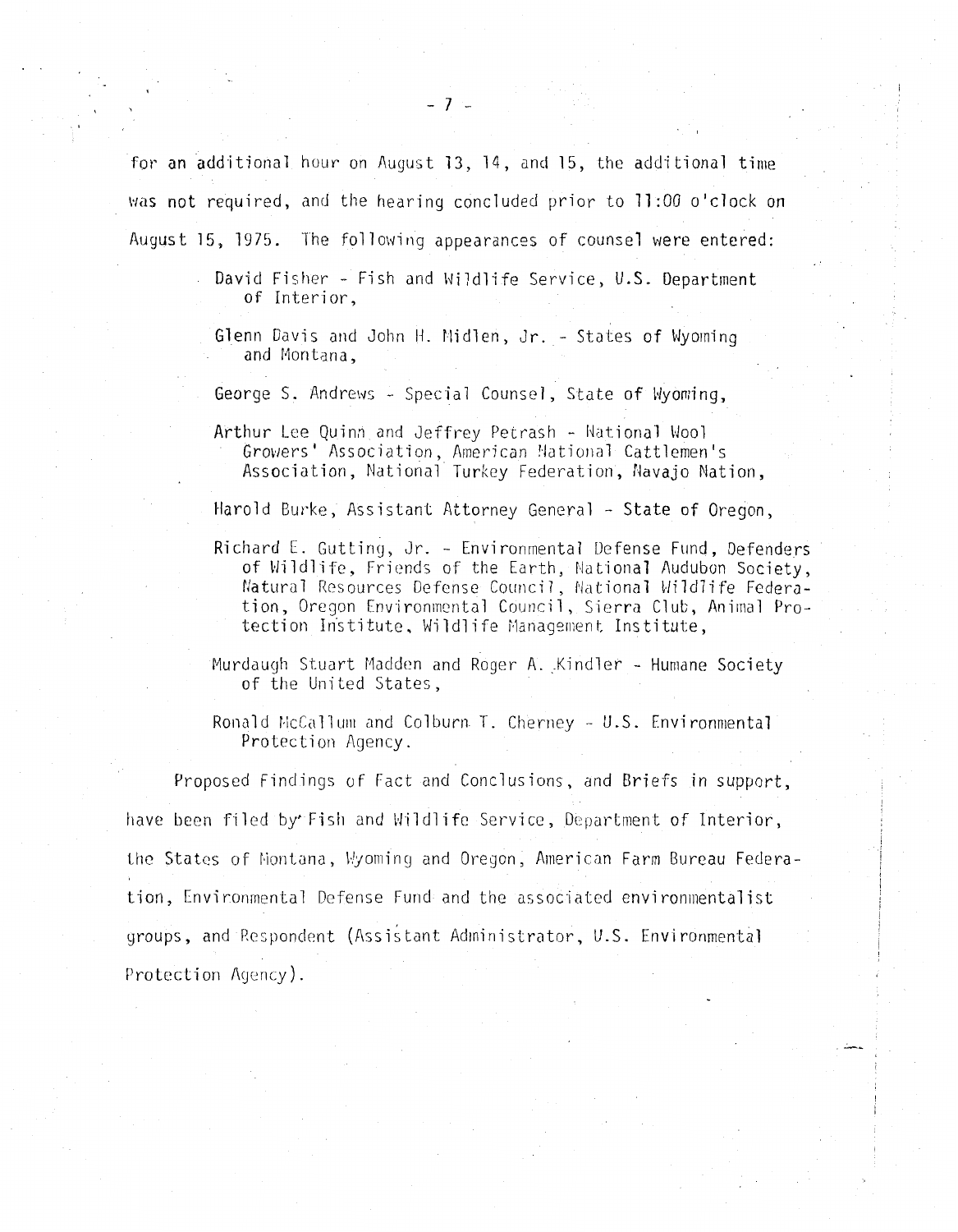# FINDINGS OF FACf

- 8 -

1. The M-44 is a mechanical device used to eject sodium cyanide into the mouth of canids when they activate it. It was developed in response to a need to replace the explosive shell of the Coyote Getter. Although serious injuries (14 documented humon injuries for 550,000 getter-years of Service use since 1959) were infrequent with the latter, the potential for serious accidents was sufficient to warrant development of an alternative device. The manner of placement, use of scents that are offensive to humans, and elimination of the explosive charge made the M-44 relatively safe for humans.

2. The M-44 is composed of four parts: (1) the case--a sealed, impermeable plastic capsule containing one gram of formulated toxicant  $(0.88$  gram of NaCN); (2) the case holder--a short, hollow tube wrapped with absorbent material to retain olfactory attractant and into which the case is inserted;  $(3)$  the ejector--a spring loaded plunger and triggering mechanism which is seated in and fastened to the tube and to which the case holder is fastened;  $(4)$  the tube--a hollow metal tube which is driven into the ground to support and anchor the mechanism.

3. Placement in the field is as follows: The tube is driven into the ground; the ejector is cocked, seated into the tube and the trigger mechanism engaged; the case is placed in the case holder which is then fastened to the ejector mechanism previously placed; and last, the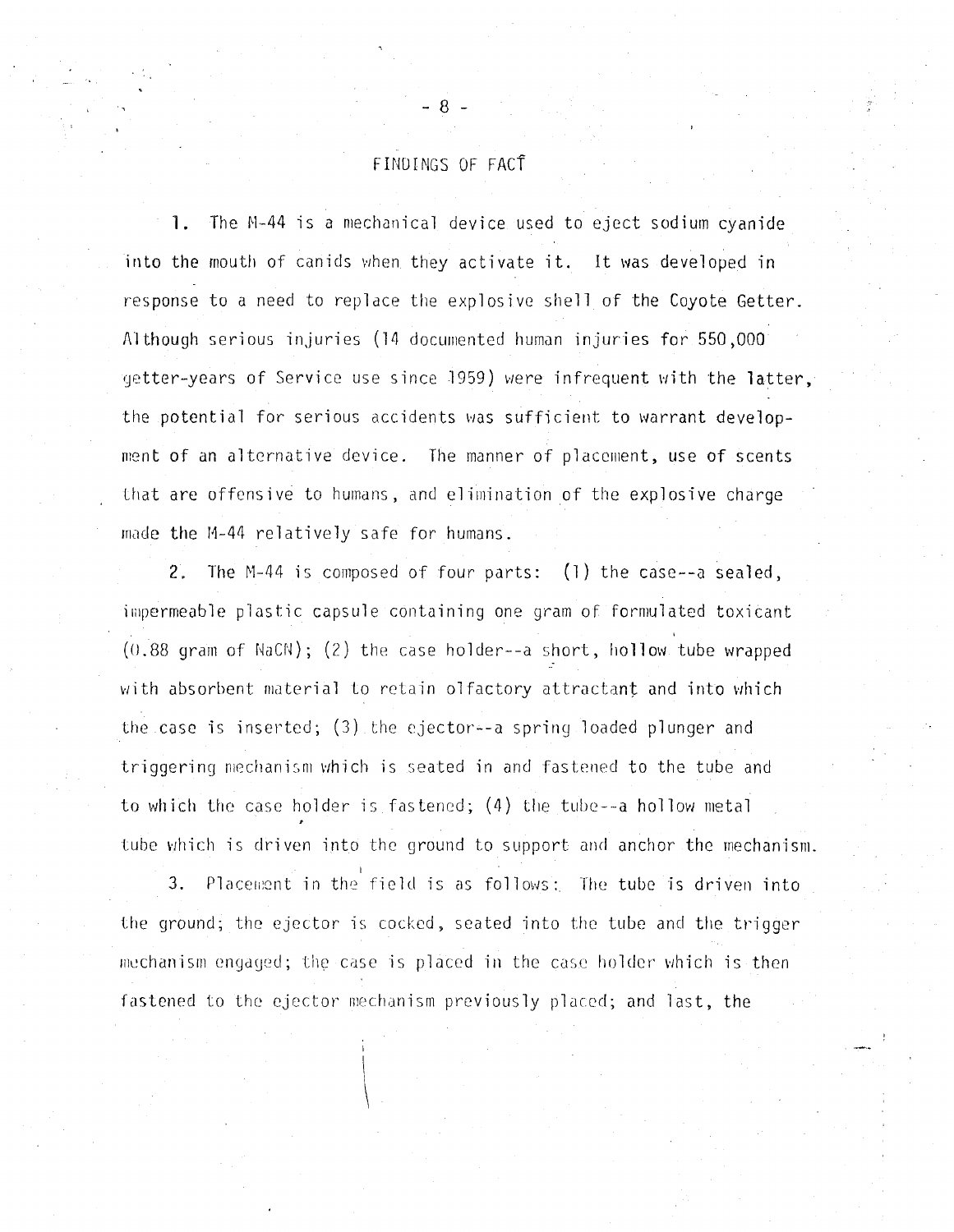absorbent material on the case holder is saturated with an olfactory attractant. Canids drawn to the attractant grasp the case holder by their teeth and pull up, thus triggering the device, which then ejects the sodium cyanide into the animal's mouth.

4. The M-44 device will be used in accordance with formal policies and regulations established by the U.S. Fish and Wildlife Service. This use will conform to all applicable Federal, State, and local laws and regulations.

5. The U.S. Fish and Hildlife Service does not have authority over most lands on which the M-44 device will be used. To assure consideration, input, and approval from all responsible parties, M-44 use in programs on public lands will be controlled by cooperative agreement with appropriate jurisdictional agencies. Use of the device in programs on private lands would be controlled by written and signed cooperative agreement with the landowner or leasee.

6. Each individual M-44 use will be subject to careful analysis at the field level to assure that application is necessary, safe, and effective. Full documentation of livestock depredations, including evidence that such losses were caused by wild canids, or laboratoryconfirmed verification that wild canids are, in fact, vectors of a communicable disease such as rabies, will be required before application is undertaken.

- 9 -

,\_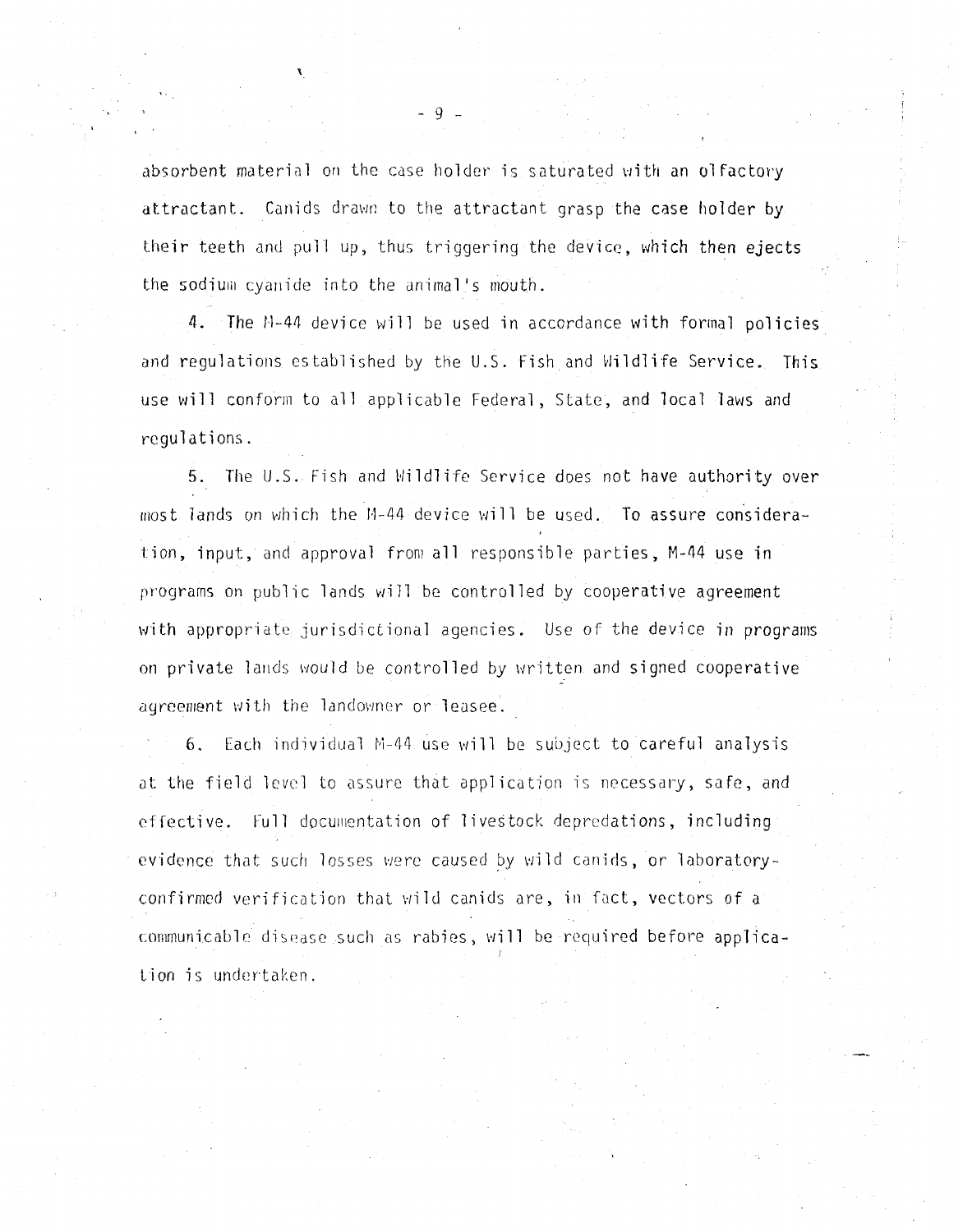7. M-44 devices will be used only in areas specified under programs approved by U.S. Fish and Wildlife Service Regional Directors. They will not be used in: (1) National Parks or Monuments; (2) areas where threatened or endangered species might be adversely affected; or (3) areas where excessive exposure to public and family pets is probable.

8. M-44-s or capsules will not be given to, or entrusted to the care of, any person not under the supervision of the Service or other cooperating Government agencies. Care will also be taken to prevent theft. or loss and the possibility of subsequent use of the capsu1es by nonauthorized persons.

9. A-44's will be used in locations and at times that will minimize encounters by humans, pets, and nontarget species. Special concern will be given to hunting and other seasonal use areas.

10. On private lands,  $M-44$ 's will be used in areas where fencing, topography, seasons, climatic conditions, or other factors normally limit human access, while on public lands, M-44's will be used during those times of the year when use of the particular public land by the general public is at a minimum, or on areas not generally frequented by the public. Specific locations and time periods of H--44 use v1ill be estab lished by the appropriate Bureau representative, based upon land-use information provided by the land administrator and with his concurrence.

 $10 -$ 

' j

 $\vert$ I

·i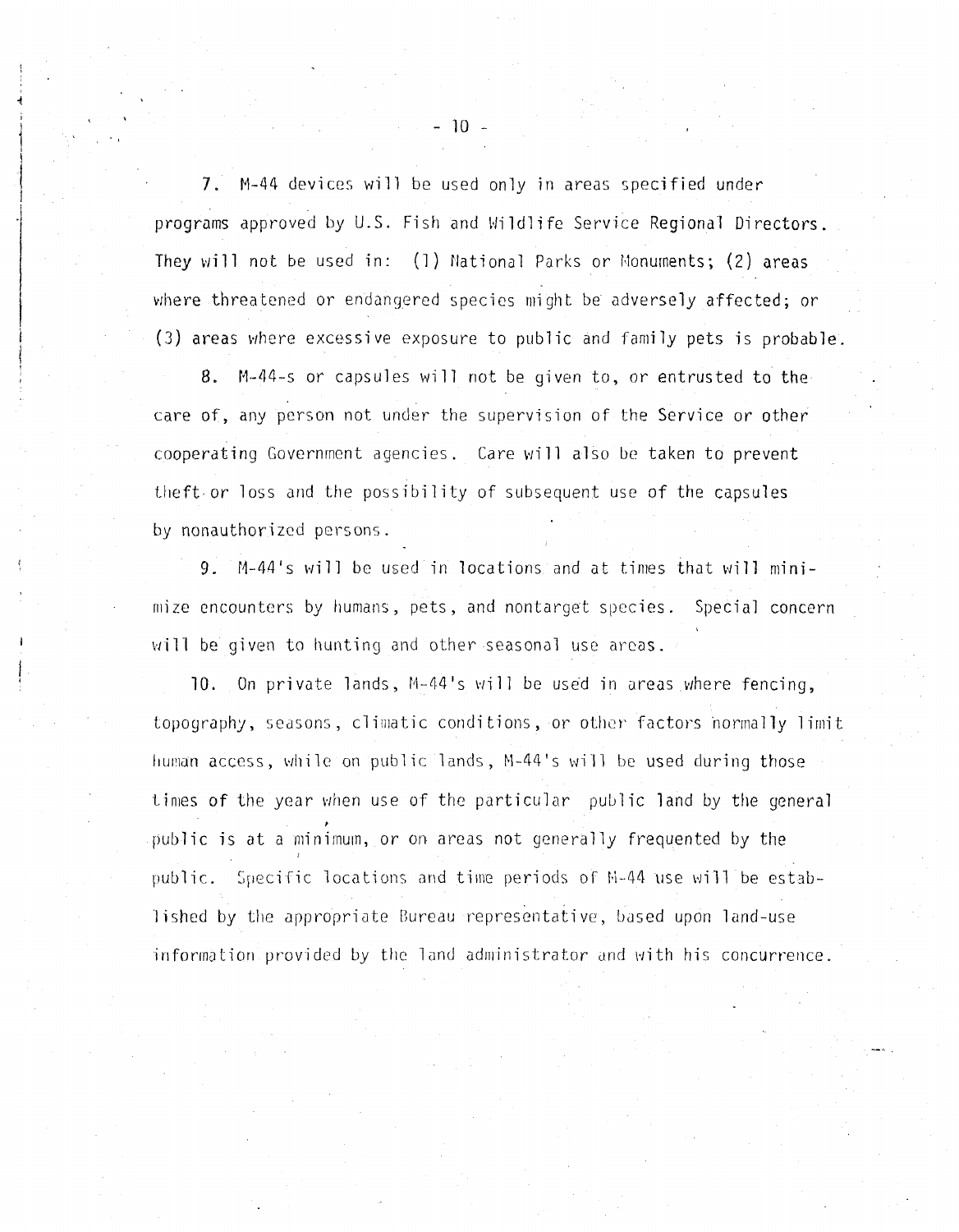**11.** Warning signs in English and Spanish will be used to provide warning of all areas containing M-44's. Individual unit sites also **will**  be clearly identified to protect persons who might happen upon them.

12. All Service-supervised employees will be instructed in the safe use of M-44's before being entrusted with them, including caution to be exercised to prevent personal injury from accidental discharge of the device.

13. Cyanide antidote kits will be carried by all employees using  $M-44's.$ 

**14.** Special precautions will be in effect for the storage and disposal of capsules.

15. M-44 devices will be maintained on a routine basis (at least weekly) in order to replace discharged capsules and damaged warning signs, and to check them for human interference or abnormal conditions. They will be removed when unsafe conditions develop (i.e., new human activity in the area), when livestock depredation losses are stopped, or when evidence of the target species can no longer be found in the area.

16. All accidents involving humans and domestic animals as well as reports of animals taken by the device, will be reported immediately in accordance with established procedures.

17. During the experimental permit period from June 1, 1974 to October 31, 1974 the livestock losses were 3.4 percent before M-44 use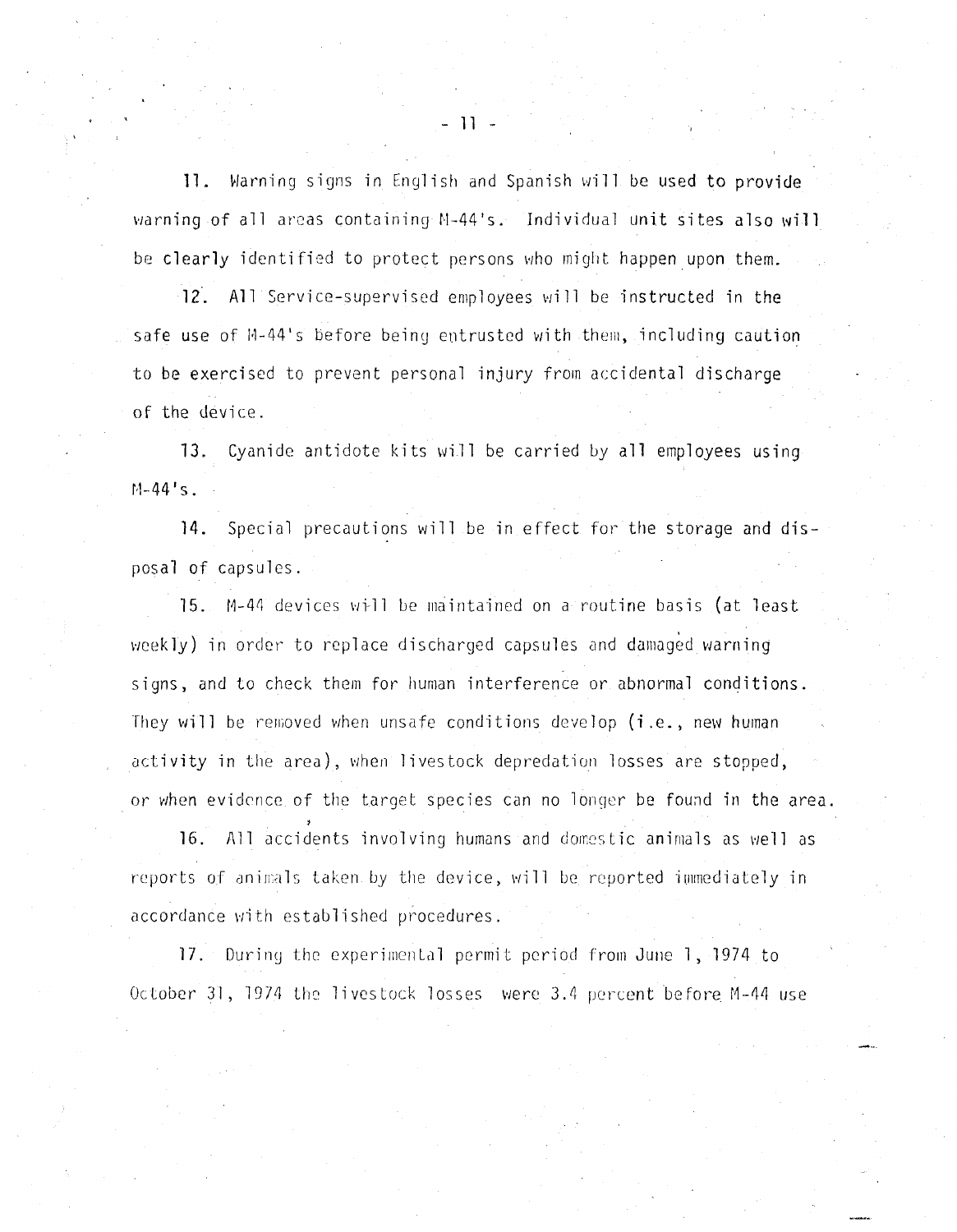was initiated and 0.6 percent during and after their use, or a  $2.8$ percent reduction in losses (M-44 Efficacy report 1974). This shows the trend but is not an exact loss ratio or solely attributable to M-44's for several reasons: I, in many cases other damage reduction methods were used simultaneously with  $M-44's$ ; 2, funding does not allow for absolute search for kills; 3, time periods for collecting the "before" and "after" data are not equal.

18. Data taken from the same field reports, but limited to 2 months after initiation of M-44 use on each area, and including 13 months from June 1, 1974 to July 31, 1975 showed a reduction in sheep and goat losses of 2.9 percent from 3.3 percent before M-44 use to 0.4 percent after use began. The same data shows a reduction of cattle losses (mostly calves) of  $3.0$  percent from  $3.3$  percent before M-44 use to 0.3 percent after. Again this shows a trend, but not exact losses or exact loss ratios.

19. An important comparison should be pointed out, that these reductions of whatever size they are, were made where mechanical methods had been unsuccessful thus requiring the use of chemical methods.

20. The relative ratio by which  $M-44$ 's take coyotes and fox as compared to nontarget species is indicated by data from the USFWS 1974 report which shows a target species take of 95 percent and nontarget species 5 percent. Data from the USFWS 1975 report indicates a take of 88 percent target species and 12 percent nontarget species.

 $-12 -$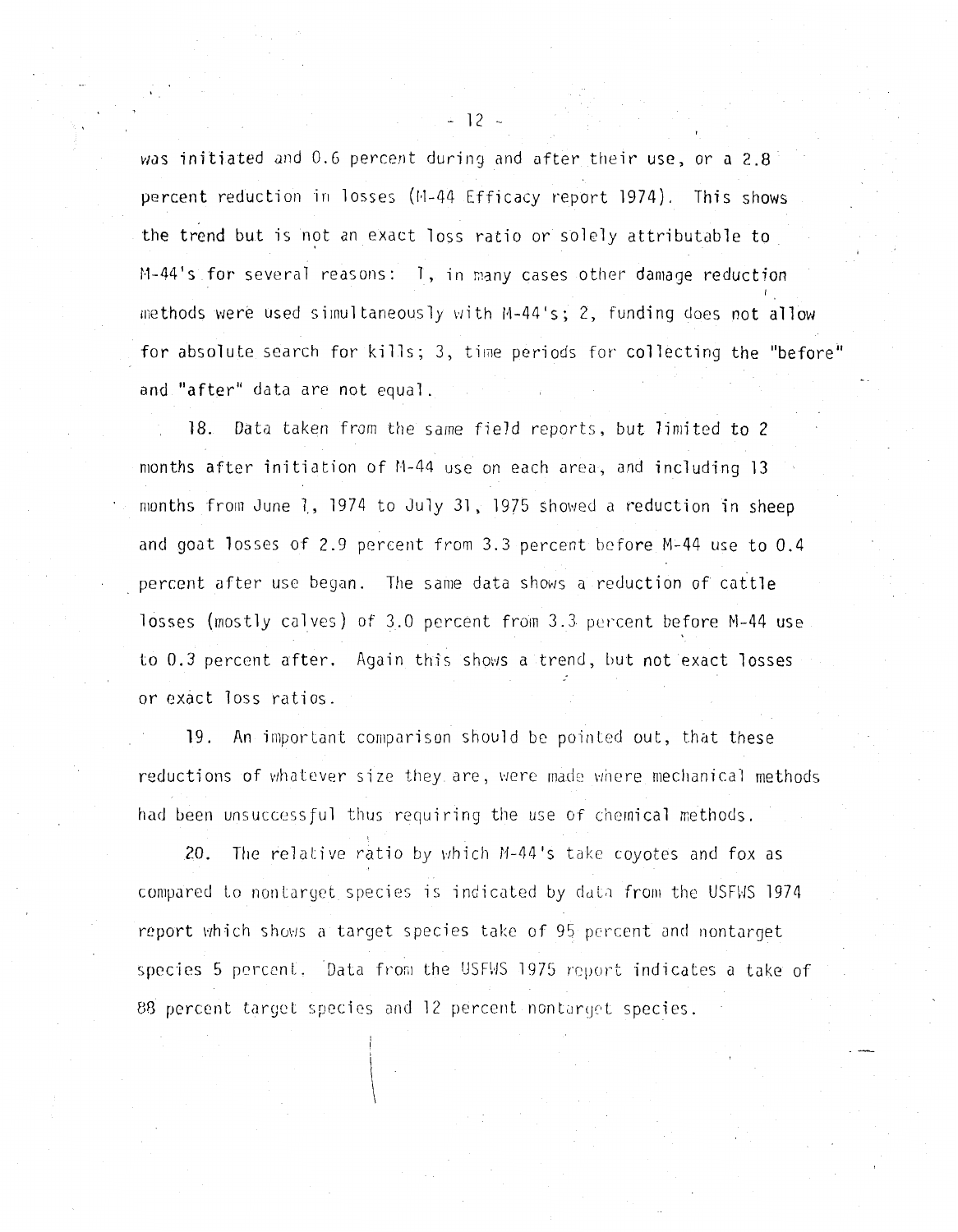21. The leader of the Predator Ecology and Behavior Project of the Fish and Wildlife Service, with credentials both academic and in research in the field of wild animal populations in general and predators in particular, testified as to the overall results of the FWS use of the M:44 device. In his opinion, the M-44 device is an effective device for achieving temporary reductions in canid populations; the device is selective for canids because of the nature of the attractant and manner of exposure; the risk to populations of nontarget species is minimal: and it is significantly safer for operating personnel than the Humane Coyote Getter. The risks associated with the Humane Coyote Getter, as used in the Federal program, were largely related to mechanical injuries caused by the top wad and sealant which effectively a became/projectile. Those risks have been essentially eliminated in the M-44. The' potential risk of cyanide toxemia to operating personnel is present with either device, but evidence from the operational programs suggests that risk is extremely low.

22. Data compiled by the Fish and Wildlife Service indicate that the M-44 device is more selective for wild canids than are steel traps. A study covering the period 1970-1972, during which the M-44 and the Humane Coyote Getter were both used during part of the period, indicates that-of the animals taken, 39 percent represented coyotes and foxes, and other species such as bear, bobcat, skunk, badger, raccoon, oppossum and porcupine, represented very small percentages of the total. On the other

- 13 -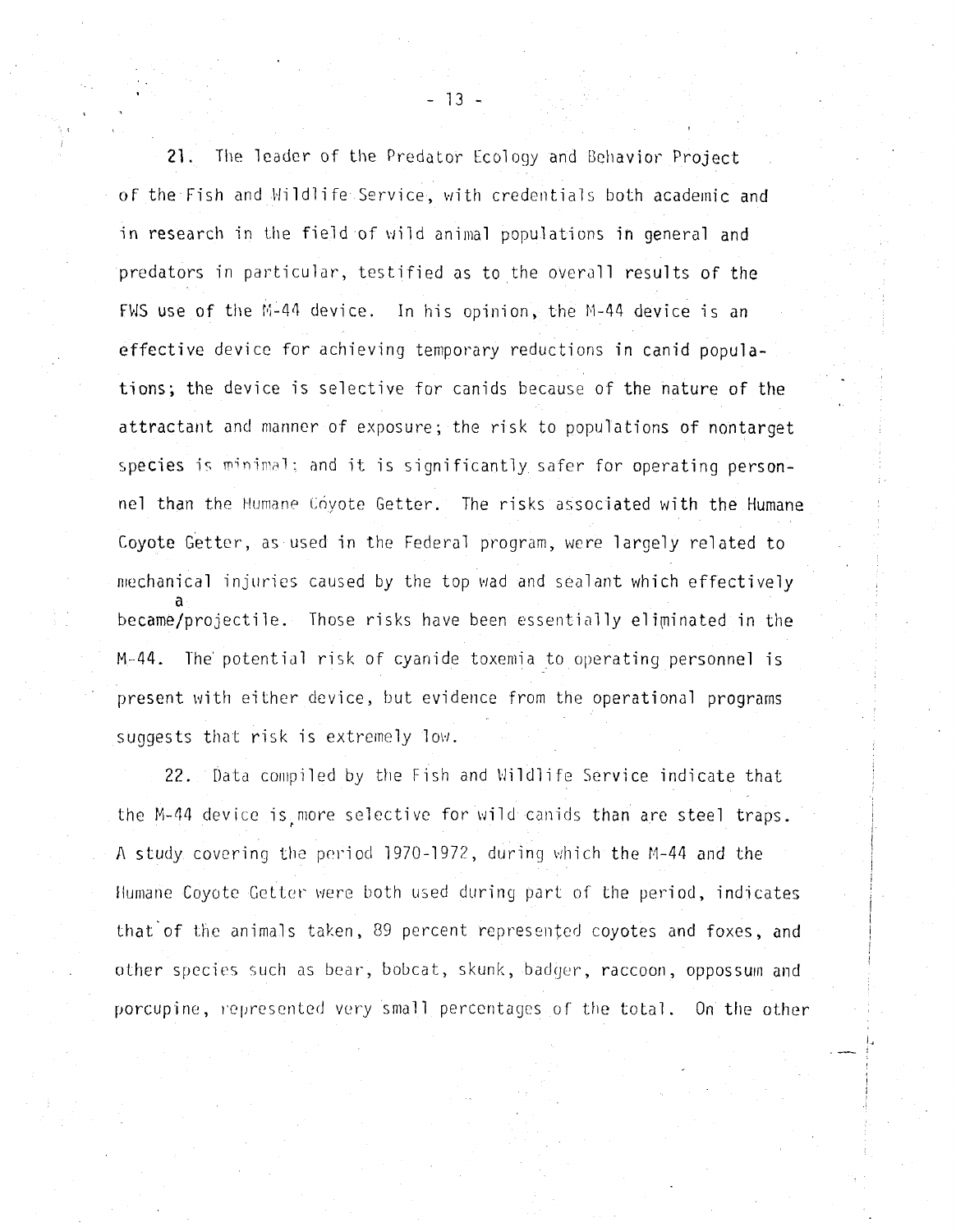hand, a study made in Mexico, Colorado, and Wyoming of carnivores taken on steel trap lines, indicated that coyotes and red foxes comprised only 27.6 percent of the total taken. Thus while some nontarget animals are taken by the M-44's, they represent a very small proportion and substantially less than the steel traps.

23. A research scientist from the Texas A&M University, testified with respect to certain studies of predator-prey relationships. From these studies, he drew the conclusion that the  $M-44$  is a selective device for capturing coyotes.

24. While in the 1972 Order the Administrator found that "There is no true effective antidote" with respect to the use of cyanide there considered, the record does not disclose on what that statement or finding was based. The evidence adduced herein indicates antidotes do exist and one of the requirements of the Fish and Wildlife Service will be that every person engaged in placing the devices must carry an antidote kit. There is question as to whether the antidote treatment could be self-administered by a person who might be suffering from the initial effects of poisoning by making an intravenous injection; however, antidotes do exist and the previous finding in 1972 is incorrect.

25. The States of Montana and Oregon offered copies of the rules governing the use of chemical toxicants for predator control in their states and similar rules for the State of Wyoming were submitted.

<sup>~</sup>- 14 -

I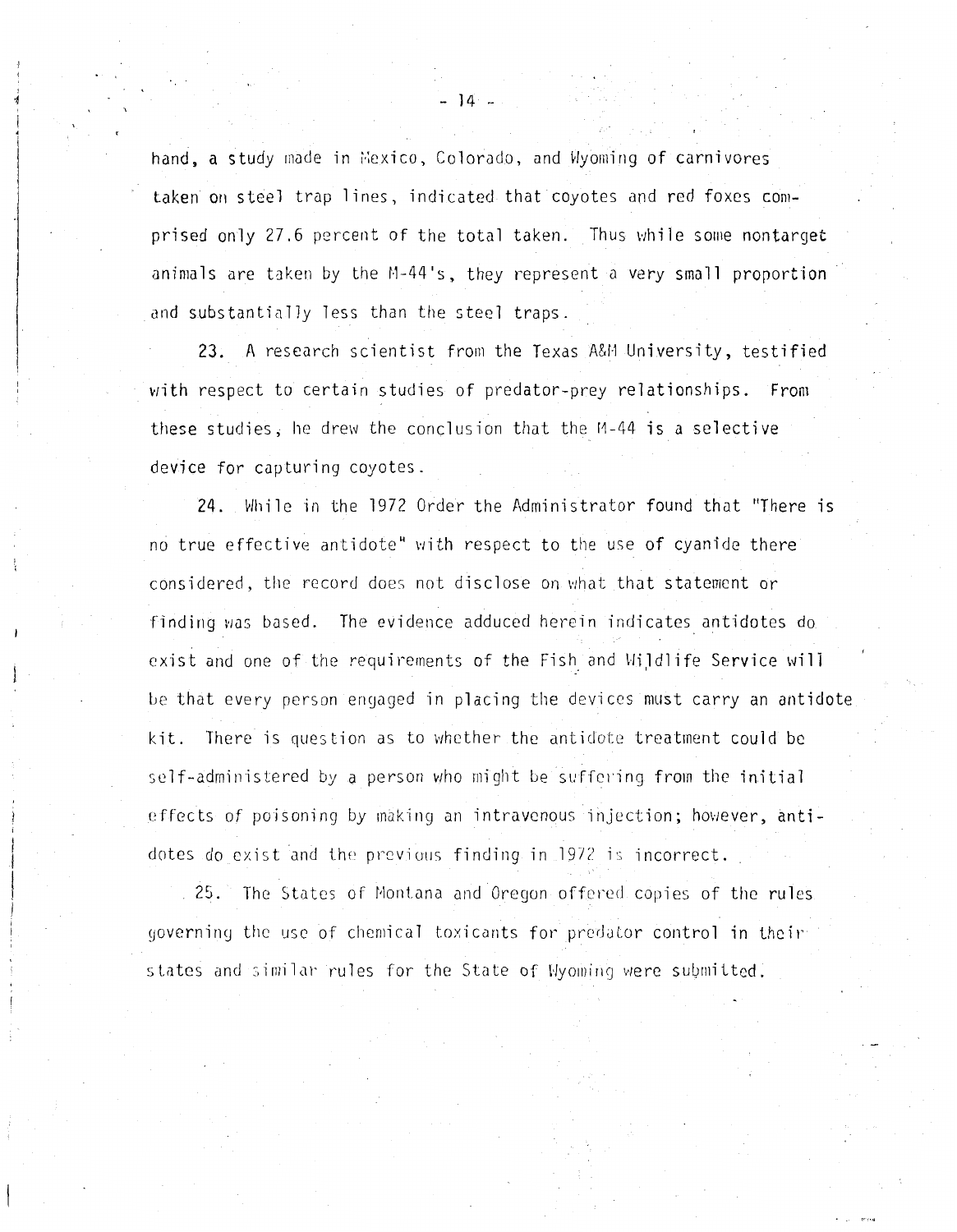26. Currently a critical situation exists in the State of Montana due to serious losses to livestock producers caused by predatory animals. primarily coyotes. Present methods of trapping, denning, shooting and aerial hunting are being employed but livestock depredation continues to be a serious problem. Vurious alternate methods of control 'are being utilized.

27. On April 4, 1974, the Montana Department of Livestock was granted permission to use the M-44 device for experimental use purposes only. The expiration date on that permit is October 15, 1975. From July 1, 1974 to February 20, 1975, a total of 278 people from 22 counties and an Indian reservation were trained by the Montana Department of Livestock and licensed as government pesticide M-44 applicators. The training consists of techniques for the selection of placement sites, recordkeeping and reporting safety precautions, and various aspects of the use of the M-44 device. Special emphasis was given to environmental and human safety precautions to be observed when using the device and predacide.

28. During these training sessions, all participants were issued an amyl nitrite antidote kit and instructed in its proper use. All applicators were required to submit monthly reports on capsule usage, species taken, and the number of M-44 units in the field.

**A**  $\mathbf{I}$ ł

 $-15 -$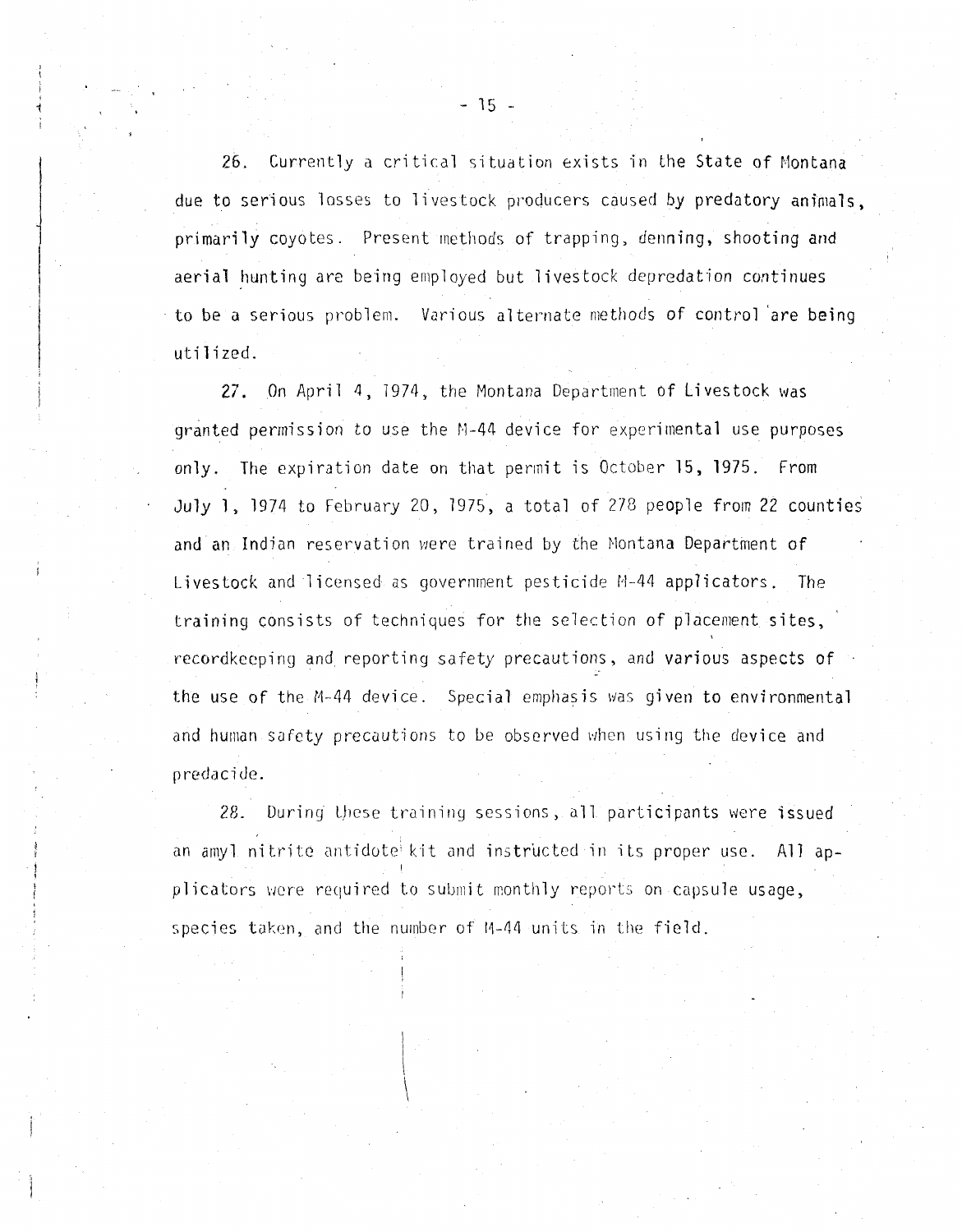29. Getween July 1, 1974 and June 30, 1975, a total of 608 covotes. 143 foxes, and 23 skunks, 6 raccoons, 4 dogs, and 1 badger were taken by the licensed applicators in Montana. Coyotes and foxes are the target species for this program and account for 96 percent of the species taken. The Department of Livestock computes the cost of the program per coyote or fox taken as \$19.32. This compares to the average cost to take a coyote or fox by the state helicopter, fixed-wing aircraft or state trapper using mechanical methods of  $$45.00, $25.00$  and  $$200.00,$  respectively. Thus proving the M-44 to be economically feasible.

30. Montana considers the M-44 device using sodium cyanide to be a selective, efficient, humane, economically and environmentally-safe predatory control tool, and urges its registration.

31. The State of Oregon has adopted a comprehensive system of requilations to implement its application for registration. Those regulations become effective October 15, 1975. Under its program only registered or licensed governmental applicators will be authorized to utilize the toxicant and device, and then only for coyote control.

32. EDF and the opposing group of environmentalists offered the testimony of a field representative for Defenders of Wildlife, Richard L. Randall. Mr. Randall has had life-long experience in varying capacities with livestock and wildlife in the Western areas. He was formerly employed  $^\circ$  by the Fish and Wildlife Service, or its predecessor, until 1973 when he retired from government service because of injuries suffered in two aerial accidents which occurred while he was hunting coyotes in Wyoming.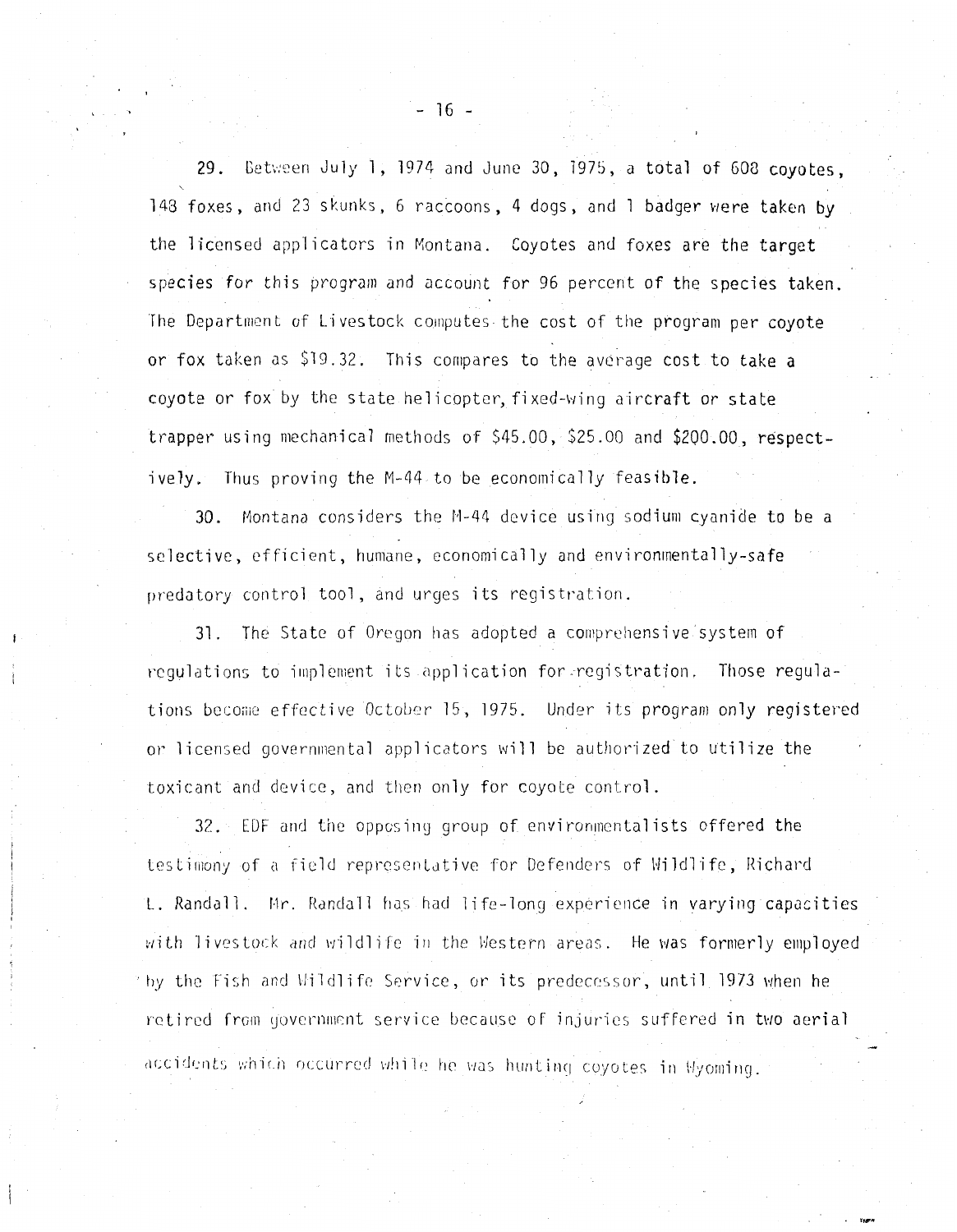33. He has had personal experience in both the Humane Coyote Getter and the M-44. In his experience, use of any predator control was not effective in significantly reducing losses due to predation. Randall believes that the M-44 presents a potential danger to children and others who may be attracted to the devices by the warning signs posted. He indicates that there is much vandalism of the devices by persons damaging them with rocks or running over them with vehicles and that many who disapprove of their use deliberately set them off and therefore they present a hazard to that group of people. Randall perceives no objection to the registration of the M-44 device provided adequate restrictions on its use are promulgated. While he did not specify the particular conditions he deemed appropriate, one of his principal criticisms was in opposition to placing the devices on or near roads. He does not believe that the M-44 is anymore effective or selective than its predecessor the Humane Coyote Getter.

34. The foregoing facts constitute substantial new evidence which was not available to the Administrator when he issued his March 1972. order, and could not have been presented or discovered by parties to I that matter in view of the lack of a proceeding.

35. Based on the data gathered in accordance with the applicants experimental use permit, sodium cyanide when used in the M-44 has been shown to be significantly less hazardous to man than sodium cyanide when used in the explosive device for which it was registered at the time of the 1972 order and which was known to cause injuries to humans.

- 1/ -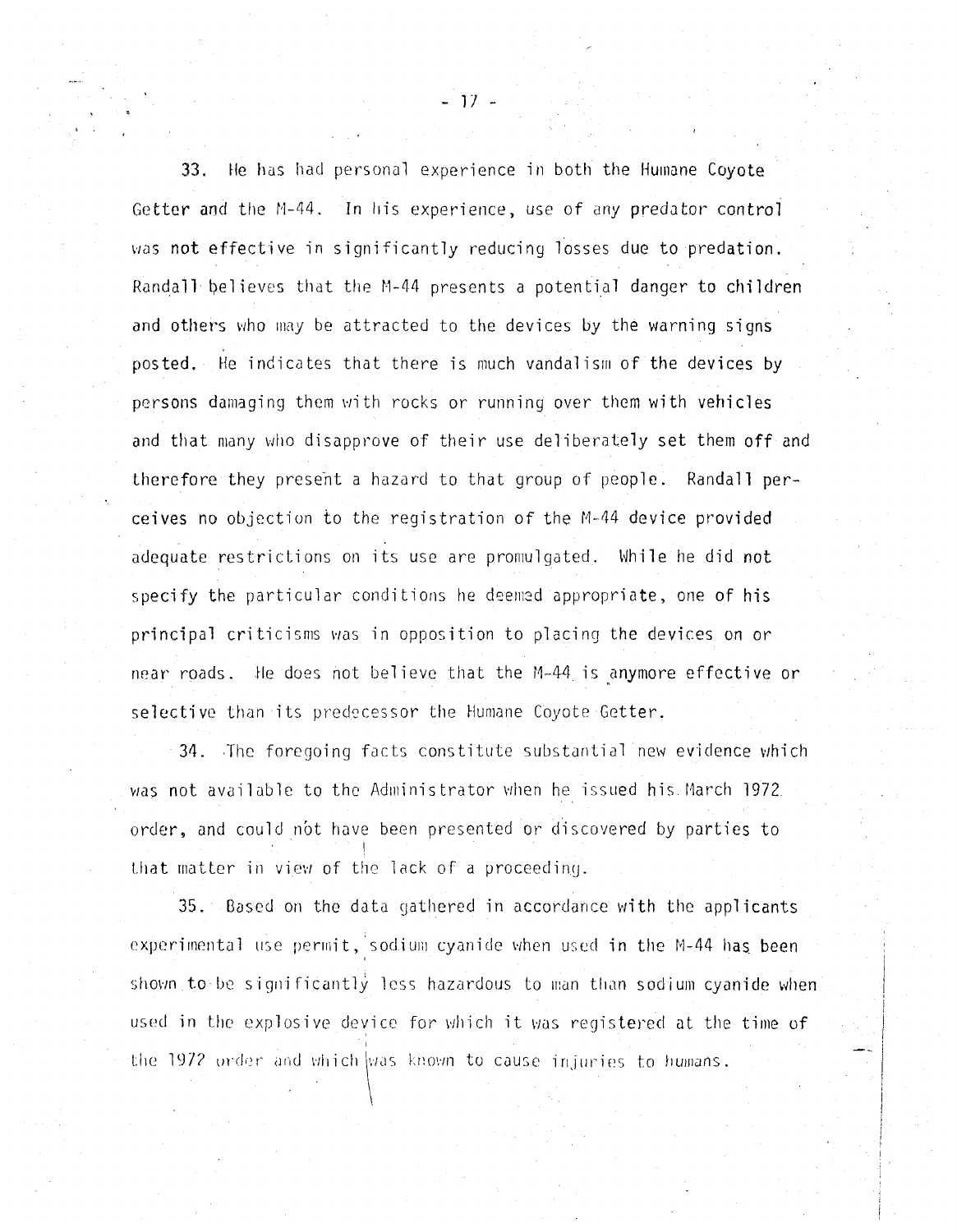36. The use of sodium cyanide in the M-44 device is more selective than use of the chemical in the explosive device and more selective than some other chemical and non-chemical predator control methods.

37. It is also apparent that with appropriate restrictions as hereinafter discussed, the use of the M-44 should be approved and that the 1972 order should be modified accordingly.

## CONCLUSIONS

The evidence is clear that the conditions of use of the M-44 as embodied in actual practice under the experimental use permits avoid most if not all of the dangers mentioned in the 1972 order. The testimony of the only witness in opposition tends to confirm this fact rather than controvert it. While apparently disagreeing that the M-44 is more selective than the former Humane Coyote Getter, that witness' statement was a general observation unsupported by data, and actual data of record establishes the contrary.

While the evidence presented might be considered lacking in the niceties of politico-economic analysis, when consideration is given to the subject-matter, i.e. wild animal predators, and the vast undeveloped areas in which these devices are utilized, the data presented indicate that the benefits of the proposed use greatly outweigh the risks which are shown to be minimal. A precise dollar evaluation of benefits versus risks, however, is not possible.

 $-18 -$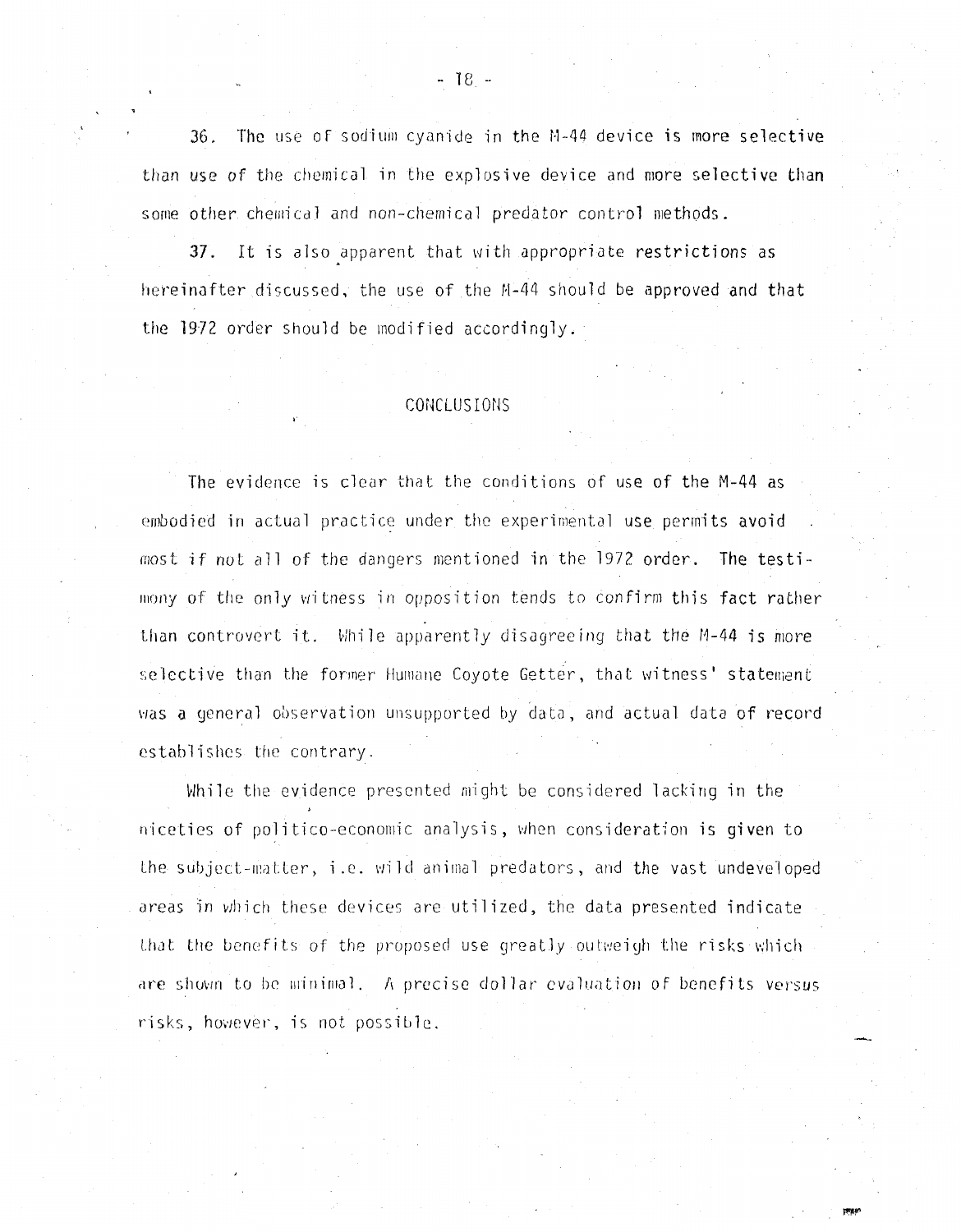# OPPOSITION CONTENTIONS

EDF contends it has been denied due process of law and a fair and proper hearing, and in support offers five contentions of procedural errors.

Intervention by Oregon: EDF points out that the initiating  $\overline{1}$ . notice of July 11, 1975, provided that motions to intervene were to be filed no later than August 6, 1975. It also provided for states to file M-44 applications and allowed for their filing by July 31, 1975, to be reviewed and then made subject to a determination by the Administrator as to whether they qualified under Subpart D of the Rules. That determination was not made until the August 8, 1975 Notice, or after the date for filing interventions as such. As Oregon became an applicant on that date, it was appropriate that it become a party and offer evidence in support of its application. It should be noted that such evidence dealt with the manner in which the program would be administered within Oregon, but did include a letter of the Oregon Environmental Council expressing approval of these applications.

2. Application dates: EDF contends the August 8, 1975 Notice "ruled that applications received after this date [July 31, 1975] would be considered." No such language is contained in the Notice, which lists the applications received on or before July 31, 1975." It therefore cannot be determined what the basis of this objection may be.

- 19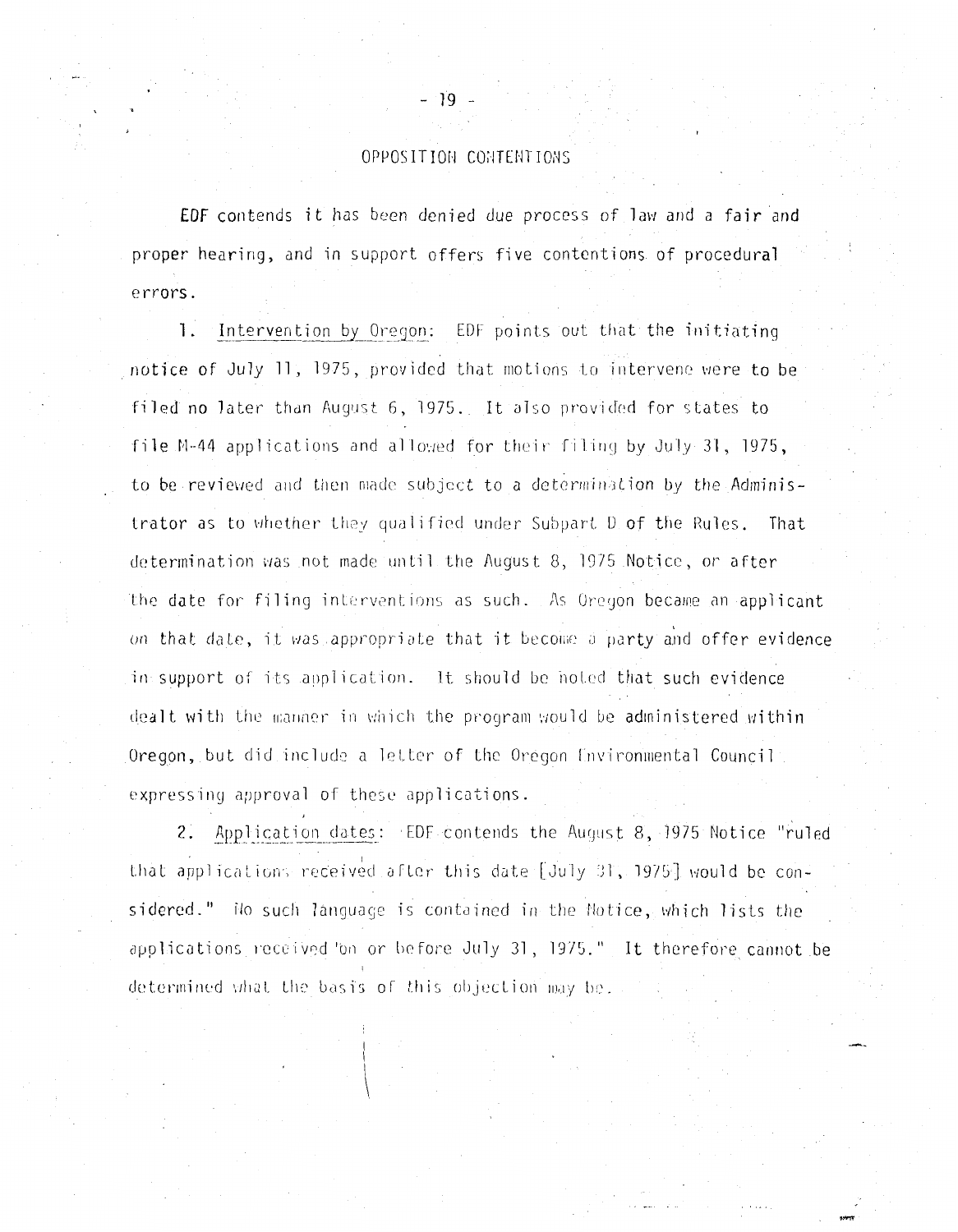3. Irrelevant material: Throughout the hearing, EDF objected to any evidence beyond the issues 1 and 2 above, dealing with human hazards and selectivity, and thus asserts that irrelevant material was received. In taking this position, EDF ignores issues 4 and 5 in the initiating order as summarized above and cites no testimony which is irrevelant to those issues.

4. Special Rules: EDF points out that the Special Rules issued by the Presiding Officer provided for submission of all testimony on applications in writing and the distribution to parties on August 7, 1975, but that it did not receive the Oregon and Montana exhibits until after that date. As noted above, the Order incorporating those applications was not issued until August 8, 1975, and being proper parties provision for their testimony was required. In any event, EDF received the testimony in advance of the witness taking the stand and had opportunity for prior review; there is no indication that EDF was in any way prejudiced by this procedure.

Underlying data: EDF correctly points out that the Special Rule  $5.$ (Report of First Prehearing Conference) provided that data must be made available by the proponents of exhibits or expert testimony, but alleges testimony was allowed where such was unavailable to EDF, citing two references to the transcript. Those references indicate that EDF did in fact have the underlying studies when questioning the witness, and

 $-20 -$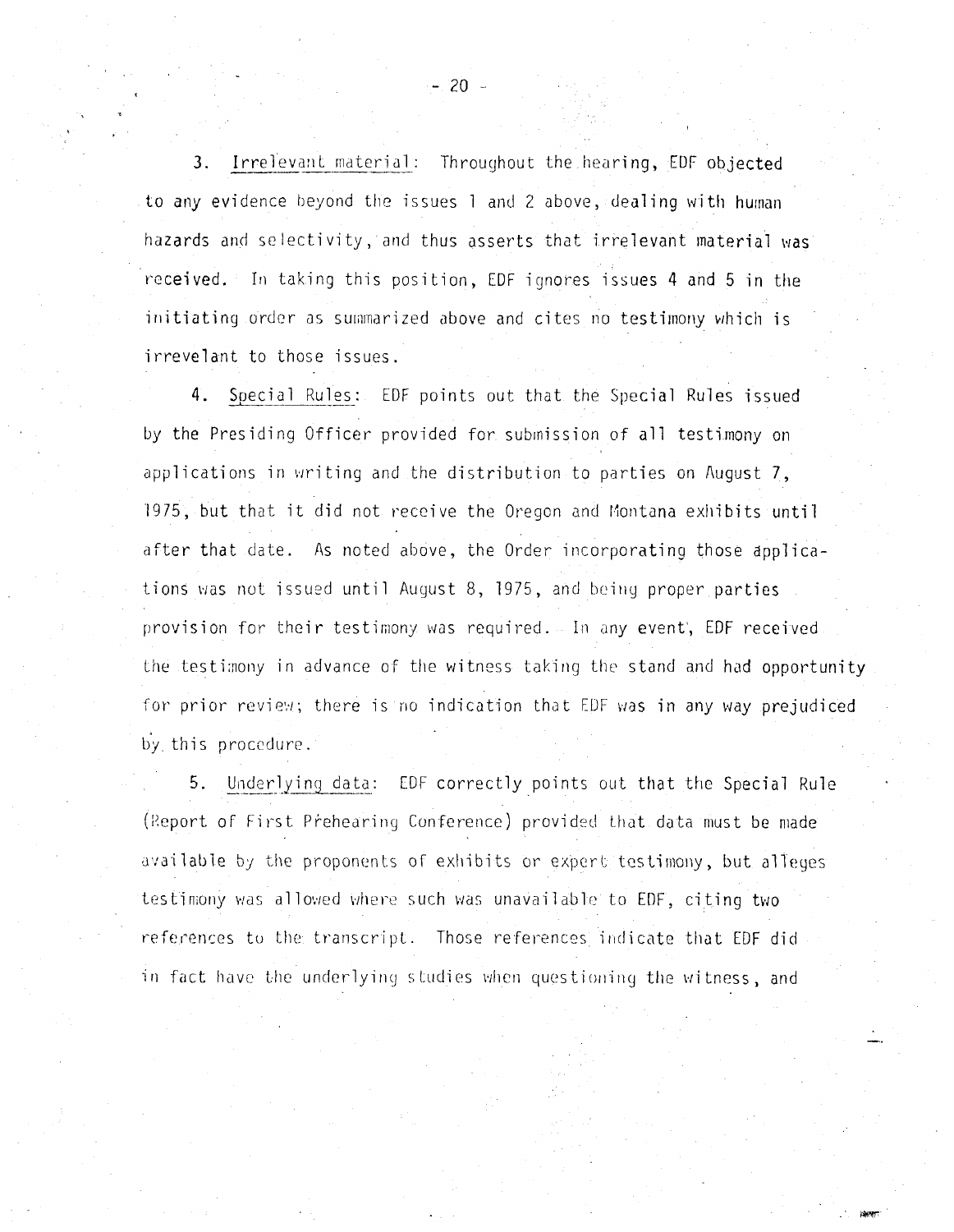afford no support for its contention. Further, the record indicates that where a witness had failed to supply the complete article from which he had quoted excerpts, the proposed testimony was stricken (Tr. 2-22). Moreover, with respect to the Special Rules which were discussed at the Prehearing Conference of July 30, 1975, various counsel, including EDF, urged that provision be made for special situations, and the Administrative Law Judge indicated that such would be entertained. (Tr. 1-28).

6. Subpoena of EPA official: A witness in the course of his testimony stated that an EPA official had told him the present applications would be granted. Later, EDF requested and was denied a subpoena requiring that official to testify and be cross-examined, on the grounds of relevancy. The decision-making process, in this instance, involves the Administrative Law Judge in the first instance and the Administrator, or his delegee, in the second. The views of staff members outside of this record are irrelevant unless it would appear to be related to the development of "secret law" as to which there is no indication here. Compare Sterling Drug Inc. v. F.T.C., 4502d 698 (1971).

Applicability of Section 102 of the National Environmental Policy Act: On brief, EDF also contends that Section  $102(2)(c)$  of the National Environmental Policy Act (HEPA) [83 Stat. 852; 42 U.S.C. 4332  $(2)(c)$ ] requires that an environmental impact statement (EIS) is a prerequisite to the FWS application, and that its absence prevents any modification of the 1972 Order. In support, it offers a quotation from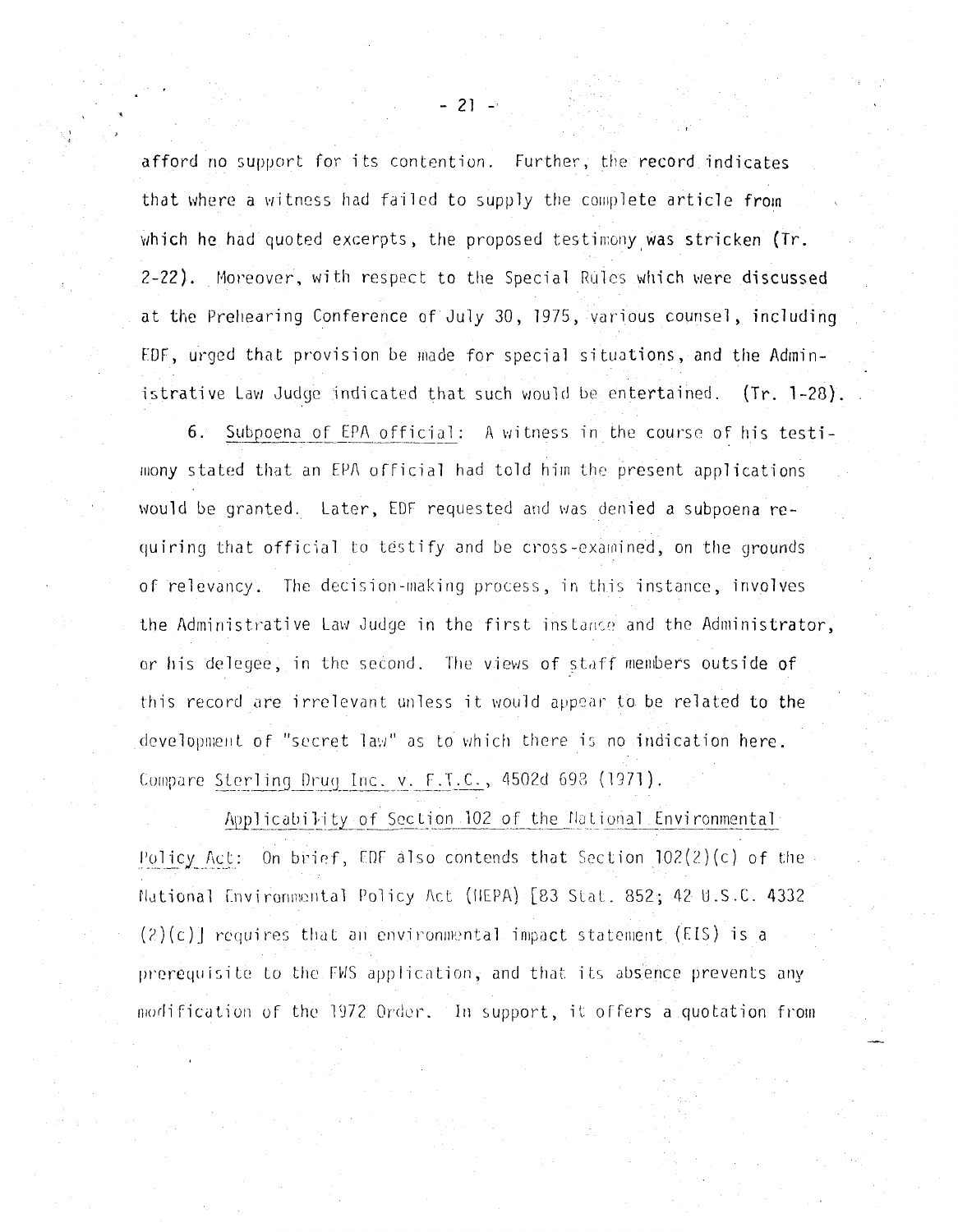Aberdeen and Rockfish Railroad et al. v. S.C.R.A.P. ( U.S. No. 73-1966, June 24, 1975). The quotation is dictum in a case in which such a statement was held not to be required, and affords little quidance here. The issuance of the initiating notice herein, by the Administrator in the absence of an EIS, necessarily represented a determination by him that none was required. With regard to EPA itself, none is required and this proceeding does not fall within those as to which the Administrator has announced a voluntary program of preparing the EIS. See Statement of Policy and Procedures, 39 F.R. 16186 and 37119.

Effect of E.O. 11870: EDF contends the present FWS proposal is prohibited by Executive Order No. 11870 (July 18, 1975) (40 F.R. 30611) which amended Executive Order No. 11643 of February 8, 1972, by citing Section 3(c) thereof which deals with programs limited to one year. But this proceeding would be governed by Section  $3(b)$ , and no doubt represents the consultation with EPA which is required.

Section 3 of FIFRA: Finally, EDF contends the applications do not meet the requirements of Section 3 of FIFRA by asserting that the proposed use would have "unreasonable adverse effects on the environment." Ho attempt is made to justify the assertion, but reference is made to 40 CFR 162.11 of the recently issued Registration rules, effective August 4, 1975. But this proceeding is subject to Section 18 of FIFRA, as well as Section 3, and is governed by Subpart D of the Rules (40 CFR 164.130) and the statement of issues herein.

 $-22-$